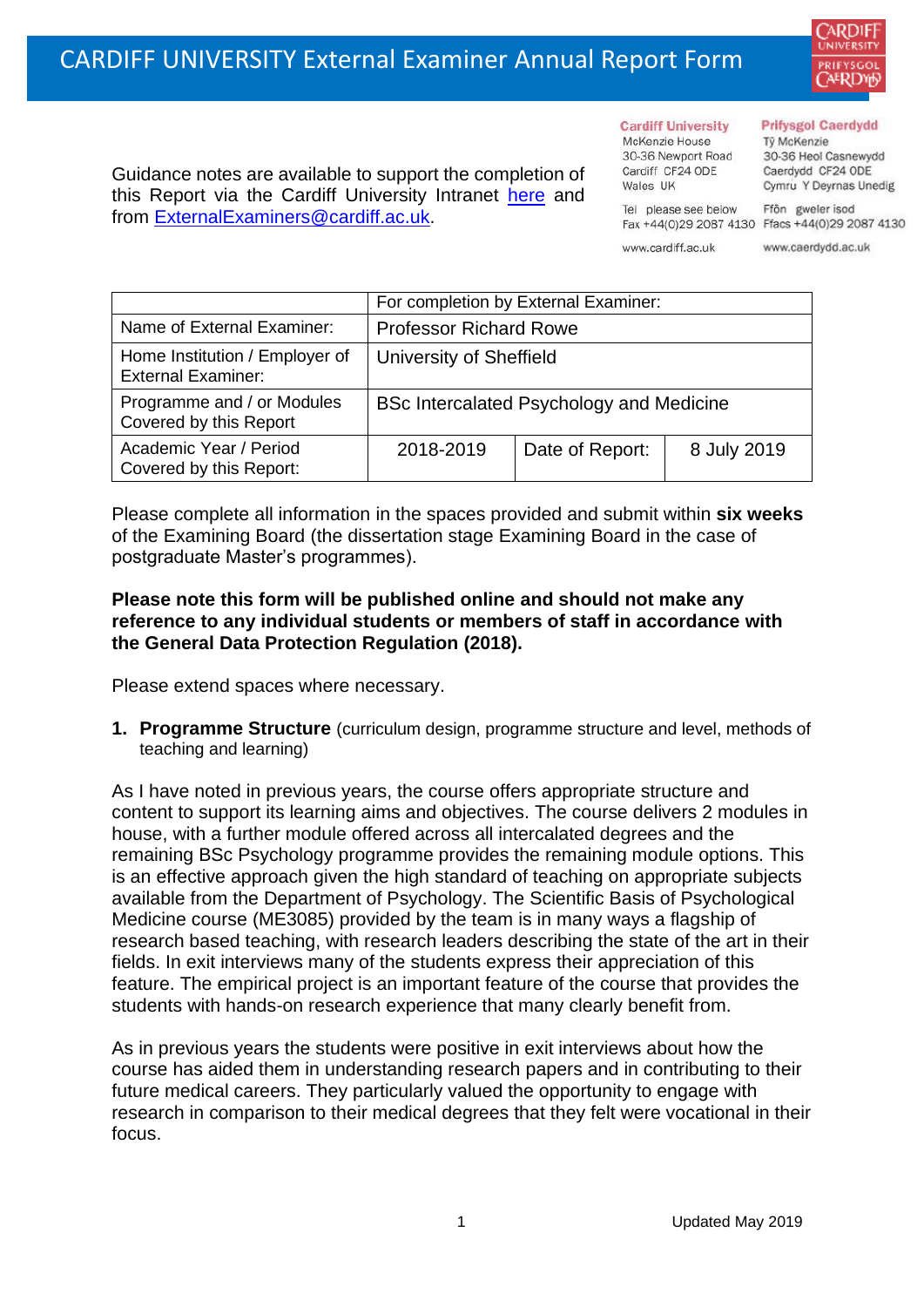The students did note a few minor problems in the course administration, including the provision of guidance on the project and perceptions that the amount of supervision differed between projects. In my experience similar issues are commonly raised by students at other institutions and it remains a challenge for standardising across supervisors while also communicating to students that sometimes different projects require different levels of input. It is also possible that supervisors from the psychology department might need more guidance on how to supervise intercalated students due to their less familiar backgrounds.

**2. Academic Standards** (comparability with other UK HEIs, achievement of students, any PSRB requirements)

I reviewed work from across the range of the cohort and conducted 4 exit interviews with students. The marks awarded across the cohort are high (almost all First Class) and this is appropriate for the high standard of work that is submitted; similarly high marks would be awarded at my own institution. Therefore, I am satisfied that the standard of marking is appropriate. The students at exit interview demonstrated a solid understanding of their project work, appropriate to the marks awarded.

As noted in my previous report, I do think the university takes a very generous approach to special circumstances, with as I understand it, up to 2 affected modules removed from the degree calculation if this improves student assessment. This may inflate marks and degree classes to some extent.

**3. The Assessment Process** (enabling achievement of aims and learning outcomes; stretch of assessment; comparability of standards between modules of the same level)

Fine.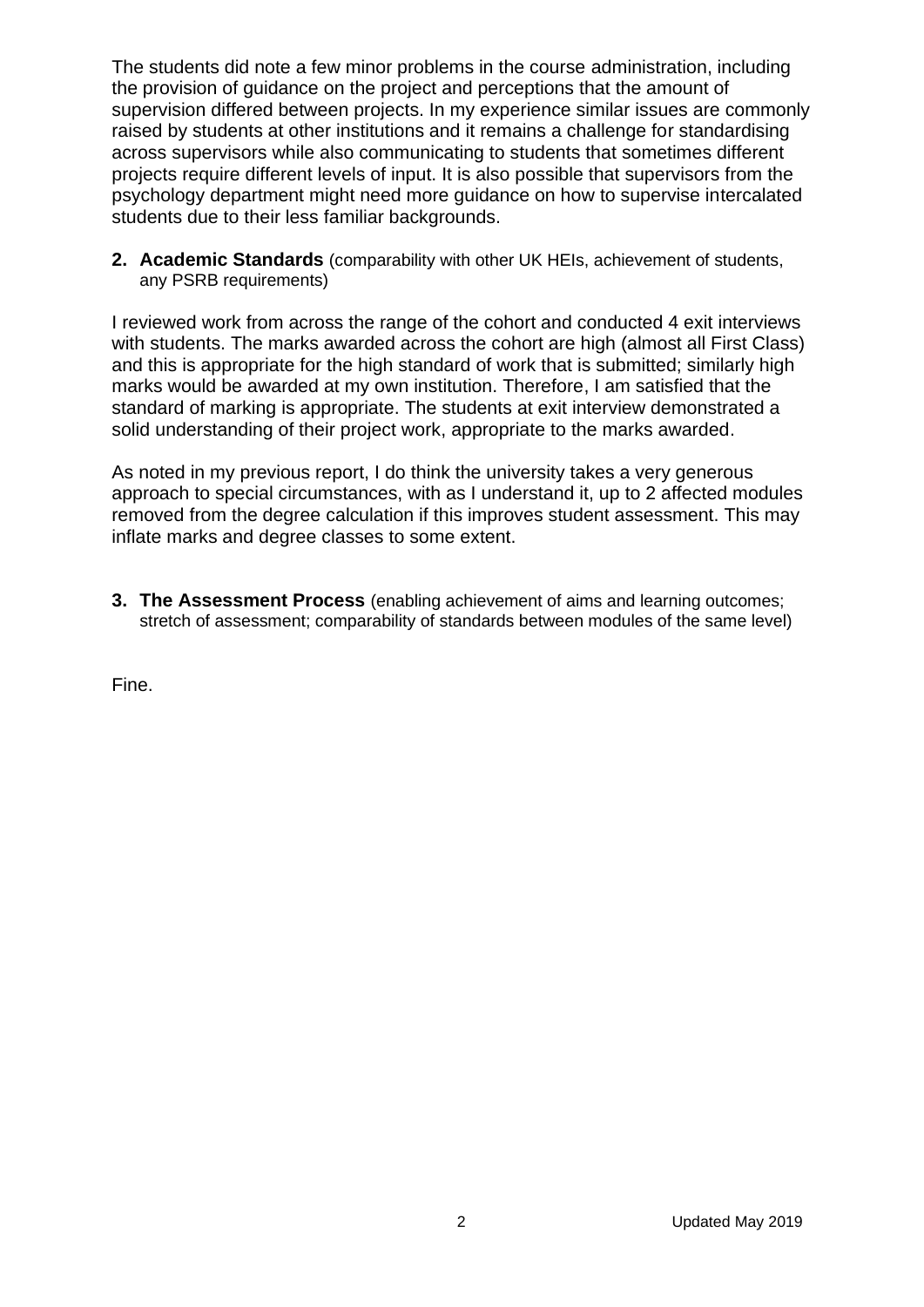4. **Examination of Master's Dissertations (if applicable)** (sample of dissertations received, appropriateness of marking schemes, standard of internal marking, classification of awards) [*Where possible please complete this section following the dissertation examining* 

*board determining the final award*.]

### N/A

## **5. Year-on-Year Comments**

[Previous External Examiner Reports are available from the Cardiff University Website [here.](https://www.cardiff.ac.uk/public-information/quality-and-standards/external-examiner-reports)]

I believe that the course have been very responsive to my comments and to the comments of students.

**6. Preparation for the role of External Examiner (for new External Examiners only)** (appropriateness of briefing provided by the programme team and supporting information, visits to School, ability to meet with students, arrangements for accessing work to review)

N/A

**7. Noteworthy Practice and Enhancement** (good and innovative practice in learning, teaching and assessment; opportunities for enhancement of learning opportunities)

In previous yeas I have highlighted ME3085 as an outstanding example of research led teaching. It is particularly appropriate course given the very high standard of student that is enrolled on this degree. The opportunity for students to learn from researchers at the forefront of their field about the research they are currently engaged in is exactly the sort of course that research intensive universities should look to host, in my opinion. That it can be taught in a genuinely small-group context is a particular strength of the course.

**8. Appointment Overview (for retiring External Examiners only)** (significant changes in standards, programme/discipline developments, implementation of recommendations, further areas of work)

The course is in a very good shape, that is very much fulfilling the learning objectives and providing medical students with a valuable addition to their education.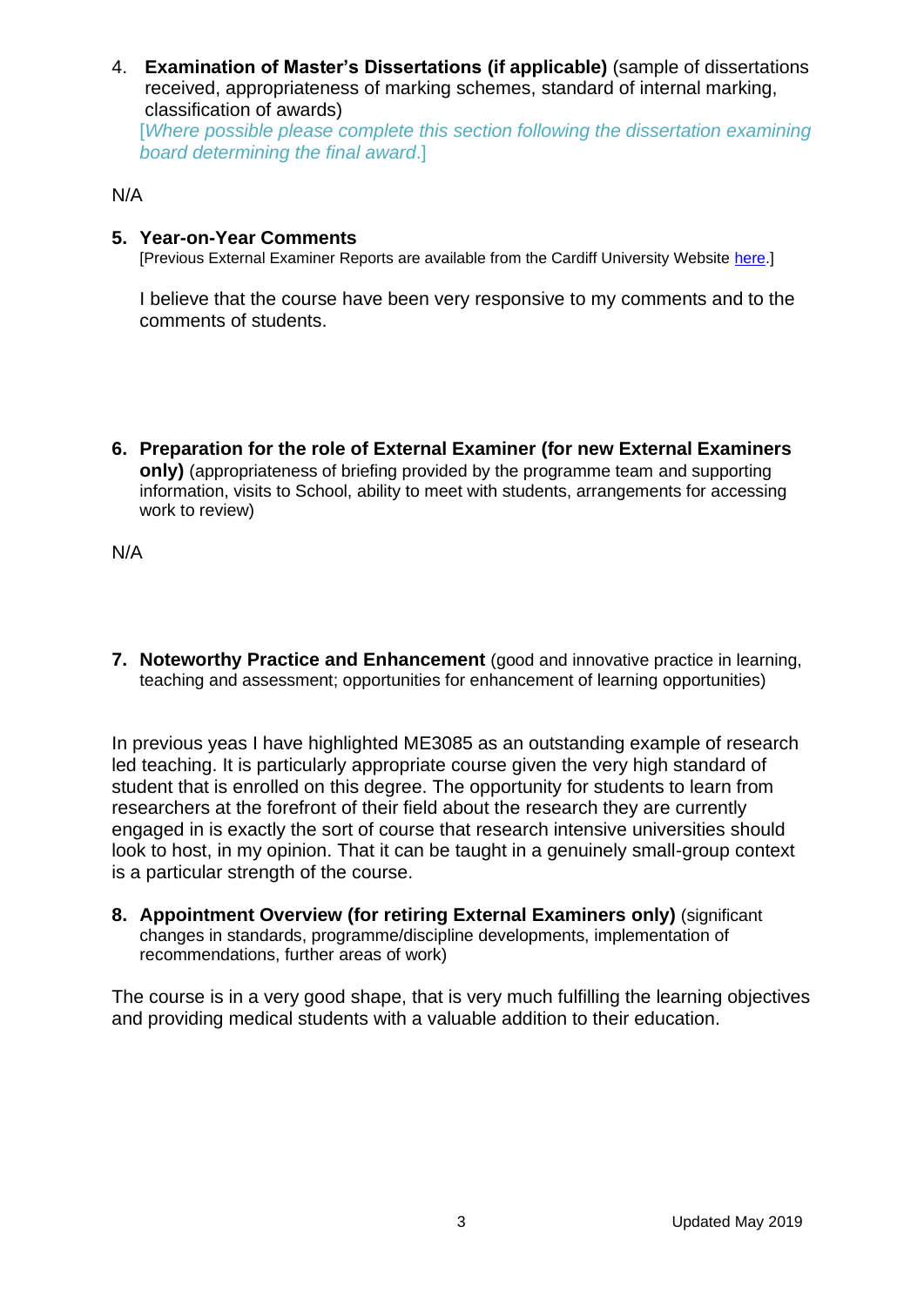# **9. Annual Report Checklist**

Please include appropriate comments within Sections 1-7 above for any answer of 'No'.

|                                                        |                                                                                                                                                             | <b>Yes</b><br>(Y) | <b>No</b><br>(N) | N/A<br>(N/A) |
|--------------------------------------------------------|-------------------------------------------------------------------------------------------------------------------------------------------------------------|-------------------|------------------|--------------|
| <b>Programme/Course information</b>                    |                                                                                                                                                             |                   |                  |              |
| 9.1                                                    | Did you receive sufficient information about the Programme and<br>its contents, learning outcomes and assessments?                                          | Y                 |                  |              |
| 9.2                                                    | Were you asked to comment on any changes to the assessment<br>of the Programme?                                                                             | Y                 |                  |              |
| <b>Commenting on draft examination question papers</b> |                                                                                                                                                             |                   |                  |              |
| 9.3                                                    | Were you asked to approve all examination papers contributing<br>to the final award?                                                                        | Υ                 |                  |              |
| 9.4                                                    | Were the nature, spread and level of the questions appropriate?                                                                                             | Y                 |                  |              |
| 9.5                                                    | Were suitable arrangements made to consider your comments?                                                                                                  | Y                 |                  |              |
| <b>Examination scripts</b>                             |                                                                                                                                                             |                   |                  |              |
| 9.6                                                    | Did you receive a sufficient number of scripts to be able to assess<br>whether the internal marking and classifications were appropriate<br>and consistent? | Y                 |                  |              |
| 9.7                                                    | Was the general standard and consistency of marking<br>appropriate?                                                                                         | Y                 |                  |              |
| 9.8                                                    | Were the scripts marked in such a way as to enable you to see<br>the reasons for the award of given marks?                                                  | Y                 |                  |              |
| 9.9                                                    | Were you satisfied with the standard and consistency of marking<br>applied by the internal examiners?                                                       | Y                 |                  |              |
| 9.10                                                   | In your judgement, did you have the opportunity to examine a<br>sufficient cross-section of candidates' work contributing to the<br>final assessment?       | Y                 |                  |              |
|                                                        | <b>Coursework and practical assessments</b>                                                                                                                 |                   |                  |              |
| 9.11                                                   | Was the choice of subjects for coursework and / or practical<br>assessments appropriate?                                                                    | Y                 |                  |              |
| 9.12                                                   | Were you afforded access to an appropriate sample of<br>coursework and / or practical assessments?                                                          | Y                 |                  |              |
| 9.13                                                   | Was the method and general standard of assessment<br>appropriate?                                                                                           | Y                 |                  |              |
| 9.14                                                   | Is sufficient feedback provided to students on their assessed<br>work?                                                                                      | Y                 |                  |              |
| <b>Clinical examinations (if applicable)</b>           |                                                                                                                                                             |                   |                  |              |
| 9.15                                                   | Were satisfactory arrangements made for the conduct of clinical<br>assessments?                                                                             | N/A               |                  |              |
| <b>Sampling of work</b>                                |                                                                                                                                                             |                   |                  |              |
| 9.16                                                   | Were you afforded sufficient time to consider samples of<br>assessed work?                                                                                  | Y                 |                  |              |
|                                                        | <b>Examining board meeting</b>                                                                                                                              |                   |                  |              |
| 9.17                                                   | Were you able to attend the Examining Board meeting?                                                                                                        | Υ                 |                  |              |